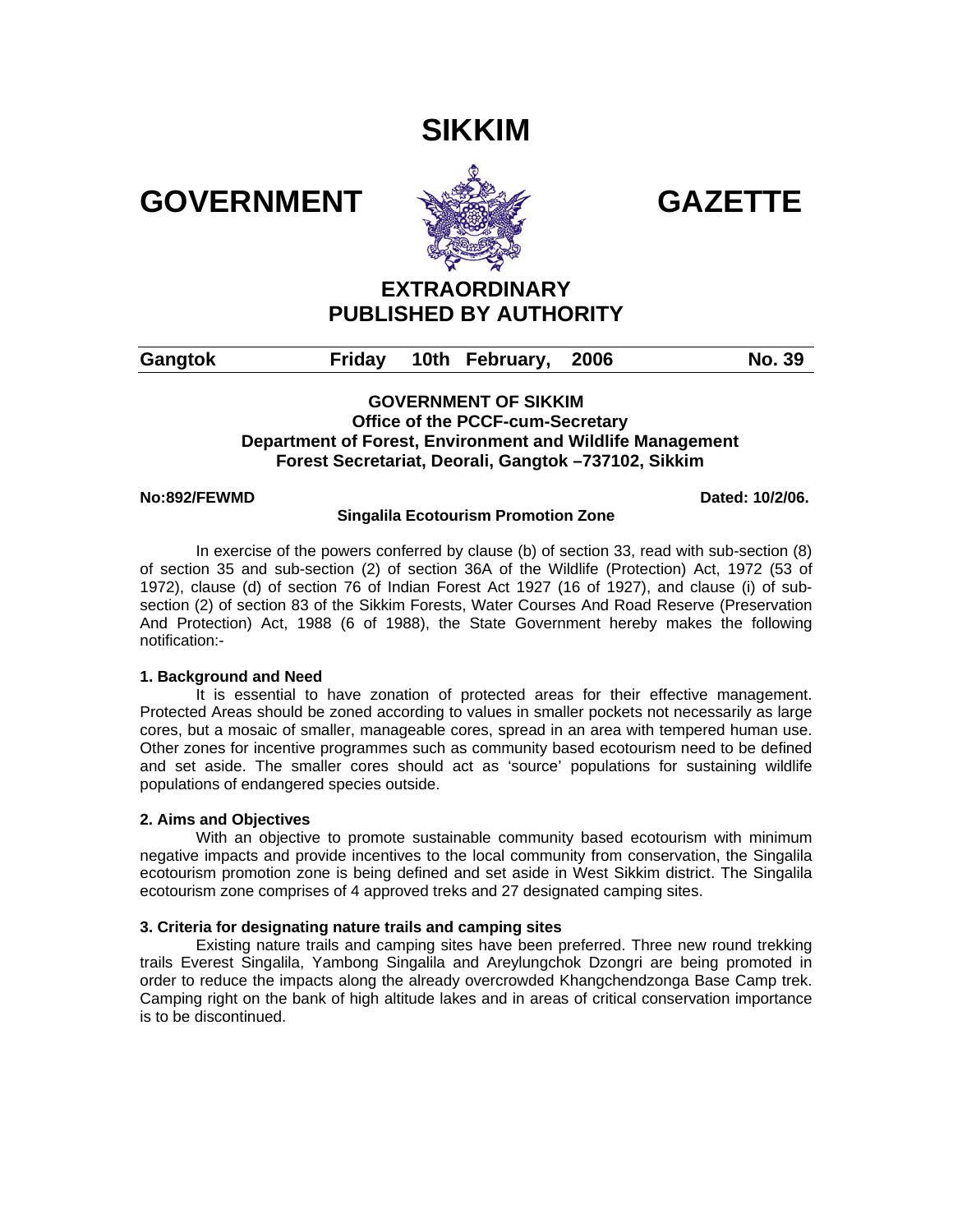#### **4. Existing status, threats and gaps**

 Community based Ecotourism is an important source of seasonal income for the villagers residing in remote areas. The impacts of unmanaged tourism are accelerating the rate of destruction in areas, which were once regarded as inaccessible. The negative impacts of unplanned tourism like deforestation due to the use of firewood, unhygienic sanitation, garbage accumulation, smuggling of plants and animals have to be regulated and at the same time the benefits arising from this enterprise equitably shared. Unplanned tourism also threatens sensitive and biologically important high altitude wetlands.

 Unplanned tourism related pressure on the forest in terms of the firewood used for heating and cooking purposes has been more distinctly visible at some camping places. Water runoffs along the trail due to continuous trampling by the pack animals are bringing about soil loss along the trail and in the pasturelands. Lack of proper garbage management system by the tourists, Himalayan Mountaineering Institute (HMI) trainees and their support staff in this high altitude tourist destination has led to continuous accumulation of garbage on the route up to Goecha La, HMI base camp and the surrounding sacred lake area. Another concern is the stray dogs, which accompany these trekking groups and prey on the ground nesting birds and lesser mammals. The pack animals e.g. horses, dzos and yaks used in the tourism enterprise compete with the wild herbivores for accessing the limited fodder resources in the summer pastures.

 Due to the limited accommodation in the trekkers huts most of the tourists do camping in tents and toilet tents are widely used. Since campsites are not designated this has resulted in camping and setting up of toilet tents as per convenience. The porters and other support staff often defecate in the adjoining forests resulting in a spread of pollution. There is a shortage of permanent, functional, alpine toilets with running water facility in the camping sites. Also the pack animals do not have shelters at the designated camping sites.

#### **5. Baseline Habitat Survey during the summer of 2004 and 2005**

 Habitat surveys were conducted during the summer of 2004 and 2005 covering the Everest Singalila Trek, Yambong Singalila Trek, Khangchendzonga Base Camp Trek and the Areylungchok Dzongri Trek. During this survey critical wildlife habitats were identified at Yongzokdrak, Lampokhri, Areylungchok, and Narsing for Blue Sheep, Medicinal Plants, Musk Deer and Himalayan Tahr respectively. Subsequently consultations with the villagers was organized at Yuksam, Nambu and Labdang based on which these trekking routes have been finalized, ensuring minimum impact to wildlife sensitive habitats and at the same time providing alternative livelihoods to the local community.

#### **6. Boundaries**

 The Singalila Ecotourism Promotion Zone in West Sikkim district shall comprise of four approved treks namely Khangchendzonga Base Camp, Yambong Singalila, Areylungchok Dzongri and the Everest Singalila and comprise of the designated nature trails and designated camping sites.

#### **7. Designated Nature Trails and Designated Campsites for ecotourism**

 The following treks are operational within Khangchendzonga National Park, Barsey Rhododendron Sanctuary and adjoining Reserve Forests in West Sikkim. The Khangchendzonga Base Camp is a trek operational since a long time, while the Yambong-Singalila, Everest-Singalila and Areylungchok-Dzongri are relatively new. The designated nature trail and camping sites need to be notified to ensure that the trekkers stick to the designated trails. They can switch from one trail to another only at the intersection points of the two trails. The following treks, nature trails and campsites are being notified in the Singalila Ecotourism Promotion Zone in West Sikkim.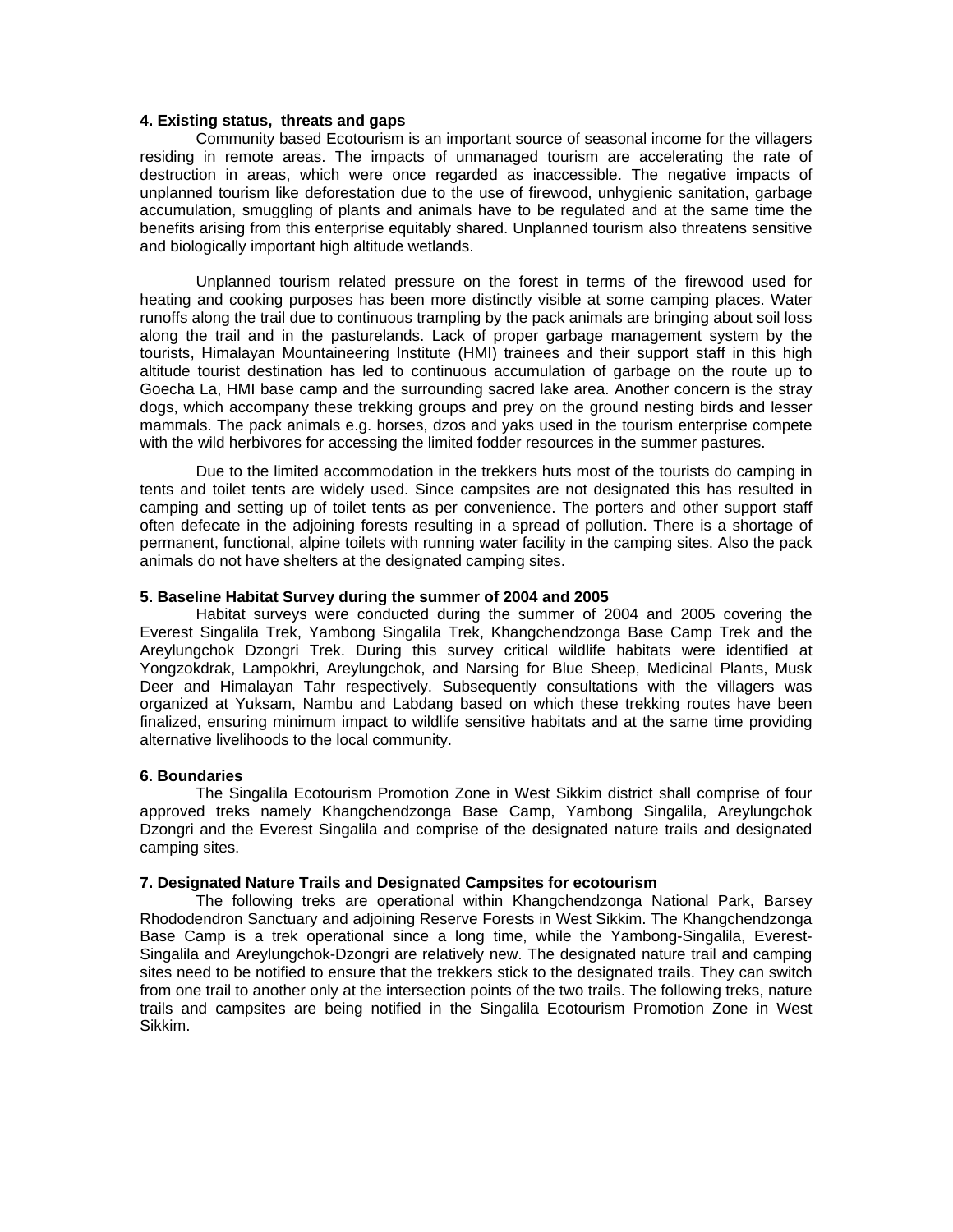| <b>Trek</b><br>No. | <b>Trek Name</b>                                                                                                                                                | Designated Nature trails in forest<br>area                                                                                                                                                                                                                                                                                                                                                         | <b>Designated</b><br><b>Campsites in forest</b>                                                      |
|--------------------|-----------------------------------------------------------------------------------------------------------------------------------------------------------------|----------------------------------------------------------------------------------------------------------------------------------------------------------------------------------------------------------------------------------------------------------------------------------------------------------------------------------------------------------------------------------------------------|------------------------------------------------------------------------------------------------------|
|                    |                                                                                                                                                                 |                                                                                                                                                                                                                                                                                                                                                                                                    | area                                                                                                 |
| $\mathbf 1$        | Khangchendzonga<br><b>Base Camp Trek</b><br><b>Entry Point: Yuksam</b><br>Exit Point: Yuksam                                                                    | Existing nature trail starting from<br>Yuksam and passing sequentially<br>through Sachen, Bakhim, Tshoka,<br>Phedang, Dzongri, Doring Taar,<br>Chonrigang, Koktshurung, Thangsing<br>and Lamune and back                                                                                                                                                                                           | Sachen, Bakhim,<br>Tshoka, Phedang,<br>Dzongri, Doring Taar,<br>Chonrigang,<br>Koktshurung,          |
|                    |                                                                                                                                                                 | Only day treks are permitted to<br>Dzongri Top, Lampokhri (Lam Tsho),<br>Sungmoteng Tsho (Samiti Lake) upto<br>Teen Kune Pokhri, Tshoka to Gunsa /<br>Jamlingang, and from Koktshurung to<br>Phedang (lower route)                                                                                                                                                                                 | Thangsing and<br>Lamune                                                                              |
| $\mathbf{2}$       | Yambong-Singalila<br><b>Trek Entry Point:</b><br>Nambu Exit Point:<br><b>Yuksam And vice</b><br>versa                                                           | The nature trail from Rimbi to<br>Dechenphuk (Neytham) and from<br>Chongri passing sequentially through<br>Nayapatal, Lower Yambong, Upper<br>Yambong, Daphey bheer, Gomathang,<br>Pangding, Chonrigang and then to<br>Dzongri where it joins the<br>Khangchendzonga Base Camp trek<br>Only day treks are permitted to Lachmi<br>Pokhri                                                            | Dechenphuk<br>(Neytham), Nayapatal,<br>Lower Yambong,<br><b>Upper Yambong</b><br>Gomathang, Pangding |
| $\mathbf{3}$       | Everest - Singalila<br><b>Trek</b><br><b>Entry Point: Hee</b><br>Bermiok, Hilley,<br>Soreng<br><b>Exit Point: Uttarey,</b><br>Nambu or Yuksam and<br>vice versa | The nature trail from Hee Bermiok and<br>passing sequentially through Samma<br>Taar, Barsey, Jorbotey, Kalijhaar,<br>Phalut, Chewabhanjyang, Chitrey, and<br>then to Dechenphuk (Neytham) where<br>it joins the Yambong - Singalila trek or<br>drop down to Uttarey village The<br>nature trail from Hilley to Barsey and<br>from Buriakhop (Soreng) to Barsey<br>and then joining the above trail | Hilley, Samma Taar,<br>Barsey, Jorbotey,<br>Kalijhaar, Phalut,<br>Chewabhanjyang,<br>Chitrey         |
| 4                  | Areylungchok-<br><b>Dzongri Trek Entry</b><br>Point: Labdang Exit<br>Point: Yuksam                                                                              | The nature trail from Labdang and<br>passing sequentially through Kasturi<br>Urar, Khola Urar / Chamrey and then<br>to Thangsing where it joins the<br>Khangchendzonga Base Camp trek.                                                                                                                                                                                                             | Kasturi Urar (above<br>Labdang) Khola Urar<br>/Chamrey                                               |
|                    | Only one way trek is<br>permitted, starting<br>from Labdang                                                                                                     | This trek passes through the wildlife<br>sensitive habitats namely the<br>Areylungchok musk deer conservation<br>zone and the Lampokhri medicinal<br>plants conservation zone. Pack<br>animals (horses, dzos and yaks) are<br>not permitted on this trek. Lighting fire<br>or cooking food is permitted only at the<br>designated campsites                                                        |                                                                                                      |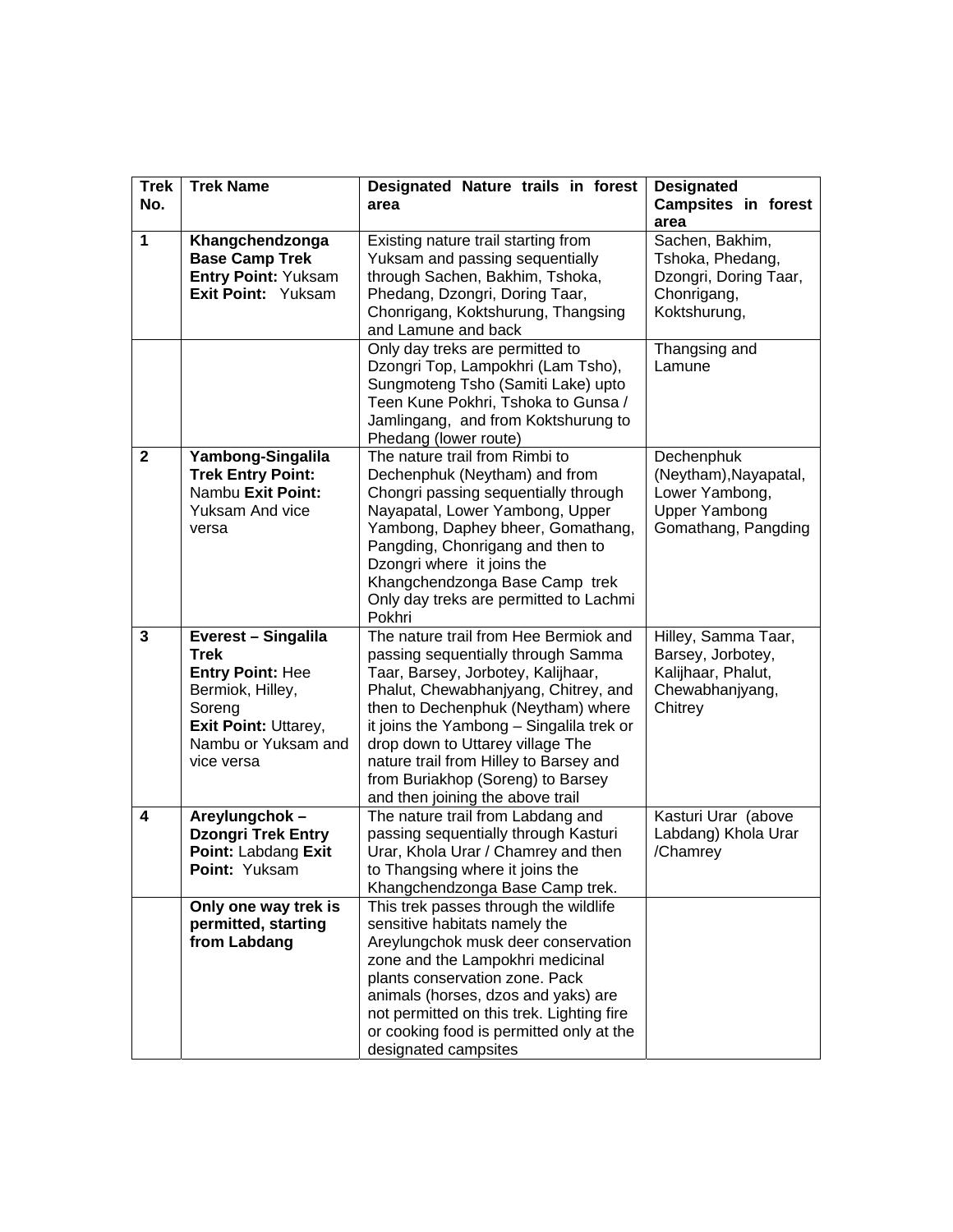# **8. Ecotourism Promotion Plan**

#### **(A) Ecotourism Promotion Initiatives**

- (1) Publicity of these regulations by installing adequate signages at Yuksam, Labdang, Nambu, Uttarey, Hee Bermiok, Hilley, Barsey and near the trekkers huts, camping sites and conservation area.
- (2) Informing the travel agents, herders, pack animal operators, panchayats, JFMC/EDC and local NGOs about these regulations.
- (3) Publicity of these regulations by taking out press release and launching a website of the forest department.
- (4) Provide feedback forms and also web enabled feedback to the trekkers so that they can provide feedback on their trekking experience.
- (5) Training and capacity building of travel agents, herders, panchayats, JFMC/EDC and local NGOs about these regulations.
- (6) Designating the boundaries of the camping sites on the ground and providing basic amenities in the camping sites like running water, alpine toilets, kitchen cum porters barrack and pack animal shelters.
- (7) These ecotourism promotion initiatives should be incorporated into the existing schemes and programmes of the Khangchendzonga National Park and Khanghendzonga Biosphere Reserve in order to provide adequate funds for implementation of this zonation and conservation management plan.
- (8) The Tourism Department may also support in the promotion and development of the Singalila Ecotourism Zone in West Sikkim.

# **(B) Ecotourism Regulations**

- (1) Movement of visitors and support staff is prohibited outside the designated nature trails and designated camping sites.
- (2) Lighting of fire, cooking and "hot lunch" is not permitted on day treks.
- (3) Movement of pack animals (horses, dzos and yaks) is prohibited into notified conservation zones.
- (4) Movement of pack animals (horses, dzos and yaks) is prohibited on day treks.
- (5) The "code of conduct" or conservation code for trekking in forest areas has been notified by the State Government under the "Sikkim Wildlife (Regulation of Trekking) Rules 2005". The punishment and penalty for violation of the same has also been detailed therein.
- (6) These ecotourism regulations shall be enforced by the forest officers in coordination with the Ecodevelopment and Joint Forest Management Committees.
- (7) Other than forest officers, the Ecodevelopment Committees (EDC), Joint Forest Management Committees (JFMC), registered Non Governmental Organizations (NGO), Himal Rakshaks and the trekking service providers shall be authorized to detect offences under these rules and arrest the offender if there is reason to believe that he